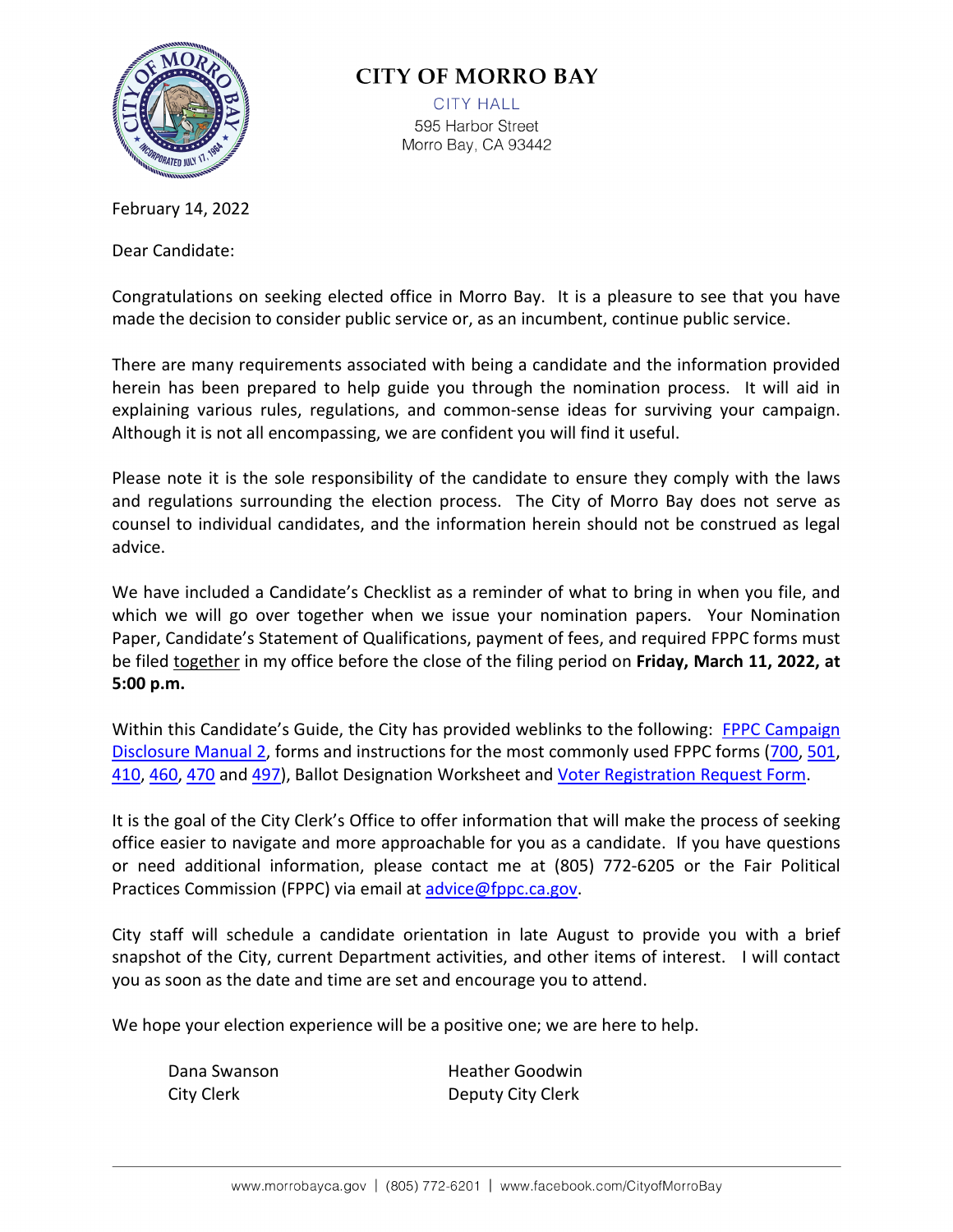# **MORRO BAY CITY COUNCIL**

## **Offices to be Elected**

The following offices are scheduled for special election on Tuesday, June 7, 2022:

### **(1) Council Member for the remainder of a term ending December 2024.**

## **Eligibility**

In order to be eligible to hold office as a Mayor or City Council Member, a person **must be at least 18 years of age by Election Day** and a **resident** and **registered voter** in the City at the time Nomination Papers are issued for his or her candidacy. If, during the term of office, he/she moves his/her place of residence outside of the City limits, or ceases to be an elector of the City, his/her office shall immediately become vacant. [\(Government Code Section 36502](https://leginfo.legislature.ca.gov/faces/codes_displaySection.xhtml?sectionNum=36502.&lawCode=GOV) and [Election Code section 201\)](http://leginfo.legislature.ca.gov/faces/codes_displaySection.xhtml?sectionNum=201.&lawCode=ELEC)

# *Getting started early…*

#### **FPPC Rules and Requirements**

You and your treasurer will need to become conversant with the rules of the Political Reform Act (Act), which is the State law that regulates contributions and expenditures for elective offices in California. There are campaign laws and regulations you must follow. The Fair Political Practices Commission (FPPC) has regulatory responsibility and authority for the Act. The day-to-day implementation of the Act for City offices is the responsibility of the City Clerk.

Please see the [FPPC website](http://www.fppc.ca.gov/) to see their new ["FPPC Candidate Toolkit,](http://www.fppc.ca.gov/learn/campaign-rules/candidate-toolkit-getting-started.html)" "Candidate and [Treasurer Online](http://www.fppc.ca.gov/learn/campaign-rules/candidate-and-treasurer-online-video.html) Video" and ["Treasurers Guide Book"](https://mcusercontent.com/8aeeb53c5ef8cec2ea93d962a/files/93f76bee-eb45-4644-afb6-137883d1cba4/Treasurer_Guidebook_Final.pdf) page on how to get started.

- **[Form 501](http://fppc.ca.gov/content/dam/fppc/NS-Documents/TAD/Campaign%20Forms/501.pdf) – Candidate Intention Statement.** A candidate for local office must file this form prior to solicitation or receipt of any contribution or expenditure of any personal funds used for the election. This original signed form is filed with the City Clerk's Office and can be hand-delivered or mailed to the City Clerk's office at 595 Harbor Street, Morro Bay, CA 93442.
- **[Form 410](http://fppc.ca.gov/content/dam/fppc/NS-Documents/TAD/Campaign%20Forms/410.pdf) – Statement of Organization Recipient Committee.** If you expect to receive or spend \$2,000 or more on your campaign, you are required to file a Form 410 with the Secretary of State. A copy must also be submitted to the City Clerk's Office via email to [cityclerk@morrobayca.gov](mailto:cityclerk@morrobayca.gov) or via U.S. Mail to the above listed address. A Form 410 must be filed within ten (10) days of receiving \$2,000 in contributions.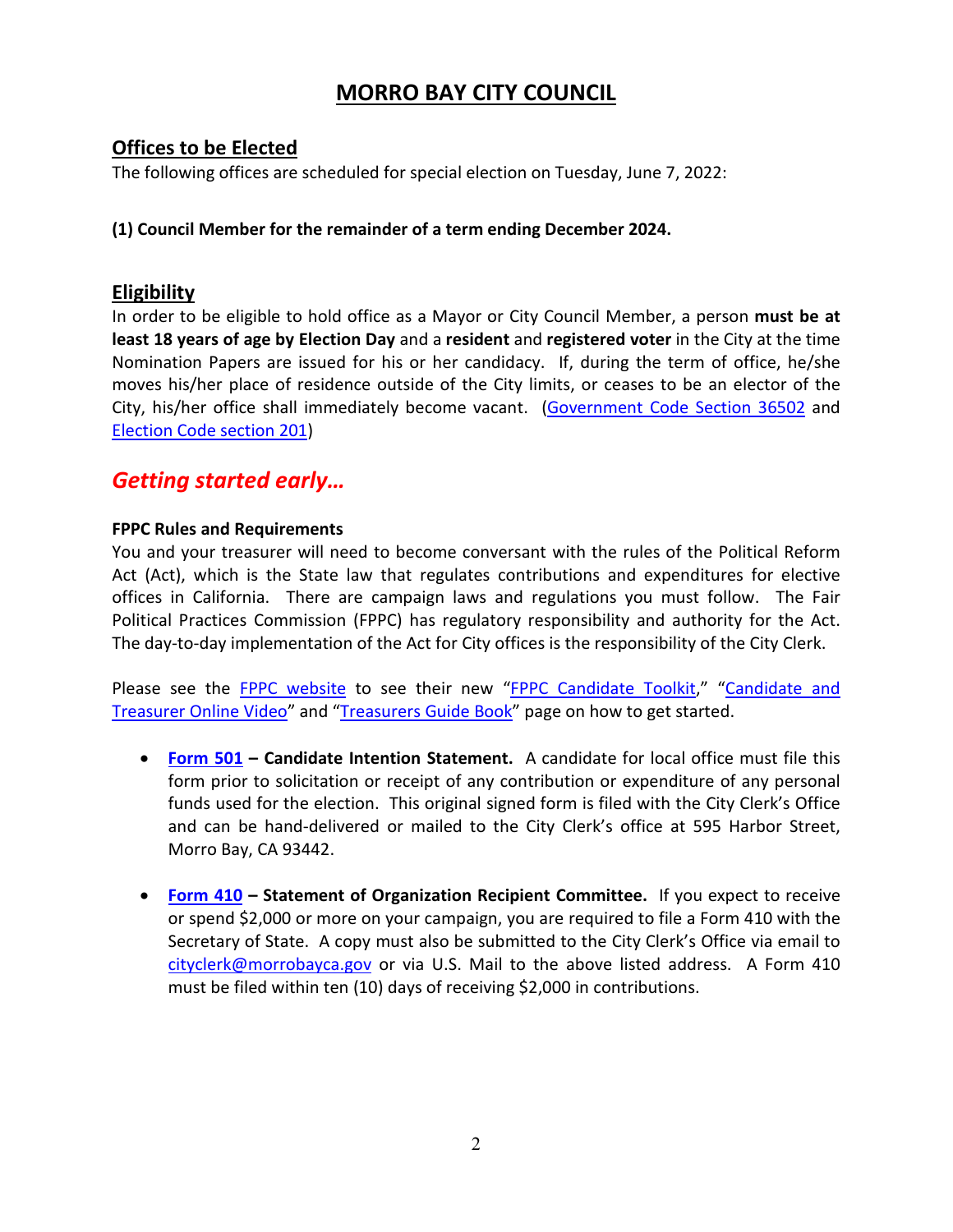o **Form 410 – Statement Type**

### **Initial**

Mark the "initial" box and enter the date the committee qualification was met. If the committee has not met the qualification threshold, mark the "initial" and "Not Yet Qualified" boxes.

## **Qualification Threshold**

The "date qualification threshold met" is the date the committee received contributions totaling \$2,000 or more during a calendar year.

## **Amendment**

If any of the information reported on an initial statement of organization changes:

- **Mark the amendment box,**
- Include the committee's ID number and name,
- **Provide the changed information, and**
- **Complete the verification.**

• **[New! AB571 Fact Sheet](https://www.fppc.ca.gov/content/dam/fppc/NS-Documents/TAD/Campaign%20Documents/AB_571_Fact_Sheet_Final.pdf)** – Contribution Limits effective January 1, 2021 for city candidates. The City has not adopted contribution limits so all Morro Bay candidates will be bound by the new state limits.

- **New! [2021-2022 Contribution Limits](https://www.fppc.ca.gov/content/dam/fppc/NS-Documents/TAD/Campaign%20Documents/AB_571_Fact_Sheet_Final.pdf)** applies to State and Local Candidates per election.
- **Additional Resources provided by the FPPC**
	- o **[Fast Facts Campaign Basics Factsheet](http://www.fppc.ca.gov/content/dam/fppc/NS-Documents/TAD/Candidate%20Toolkit/Campaign-Basics-01-18.pdf)**
	- o **[Local Candidate / Committee Checklist](http://www.fppc.ca.gov/content/dam/fppc/NS-Documents/TAD/Candidate%20Toolkit/Local%20Candidate%20%20Committee%20Checklist.pdf)**

Please read the back of each form to ensure you are naming your committee the proper way and following the required Fair Political Practices Commission (FPPC) guidelines. On the back of each FPPC form are instructions on how and when to file the Form. It is vital that before submitting any forms that you have read and understood the purpose of each form. This will assist you as you move farther along in the candidate qualification process.

#### **Good Record Keeping**

Candidates should review the [FPPC Campaign Disclosure Manual 2](https://www.fppc.ca.gov/content/dam/fppc/NS-Documents/TAD/Campaign%20Manuals/Manual_2/Final_Manual_2_Entire_Manual.pdf) regarding record keeping. All money used for campaign purposes, including your personal funds, must be deposited into a separate campaign bank account prior to the expenditure. The only exception is the candidate statement fee.

Detailed records need to be kept for expenditures and contributions of \$25 or more. Your records should include:

- Date spent or received
- Dollar Amount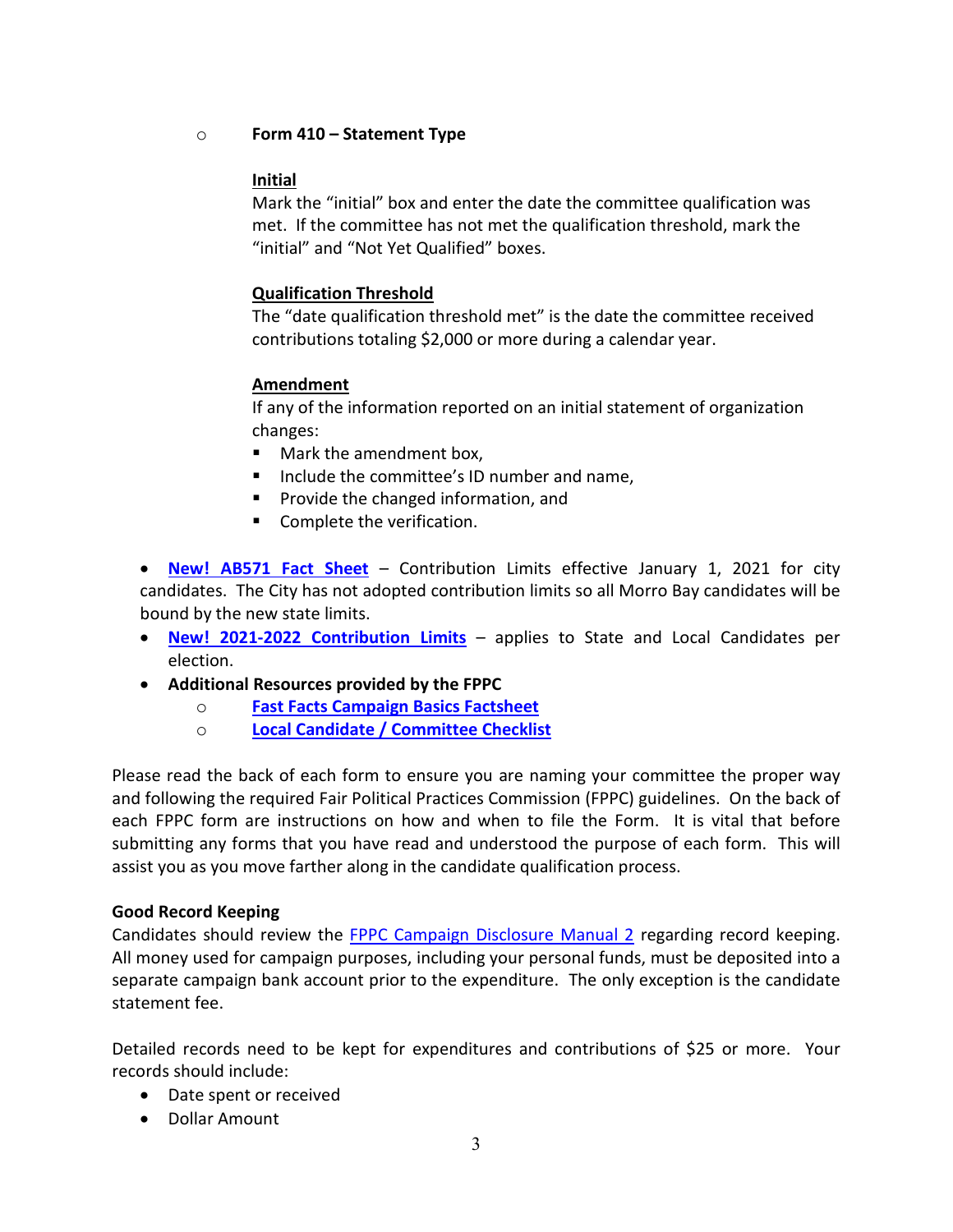- Name and Address of Contributor (or Payee)
- Contributor's Occupation and Employer (for contributions of \$100 or more)
- Description

Be sure to keep originals of canceled checks, vouchers, invoices, and keep photocopies of checks. Also be sure to keep dates and daily total of all expenditures and contributions. Records must be maintained for four years after the election.

#### **FPPC Questions…**

The City Clerk's Office is available to answer general election questions but at no time is permitted to offer legal advice. For questions regarding the completion of FPPC forms, please contact the FPPC by email at [advice@fppc.ca.gov.](mailto:advice@fppc.ca.gov)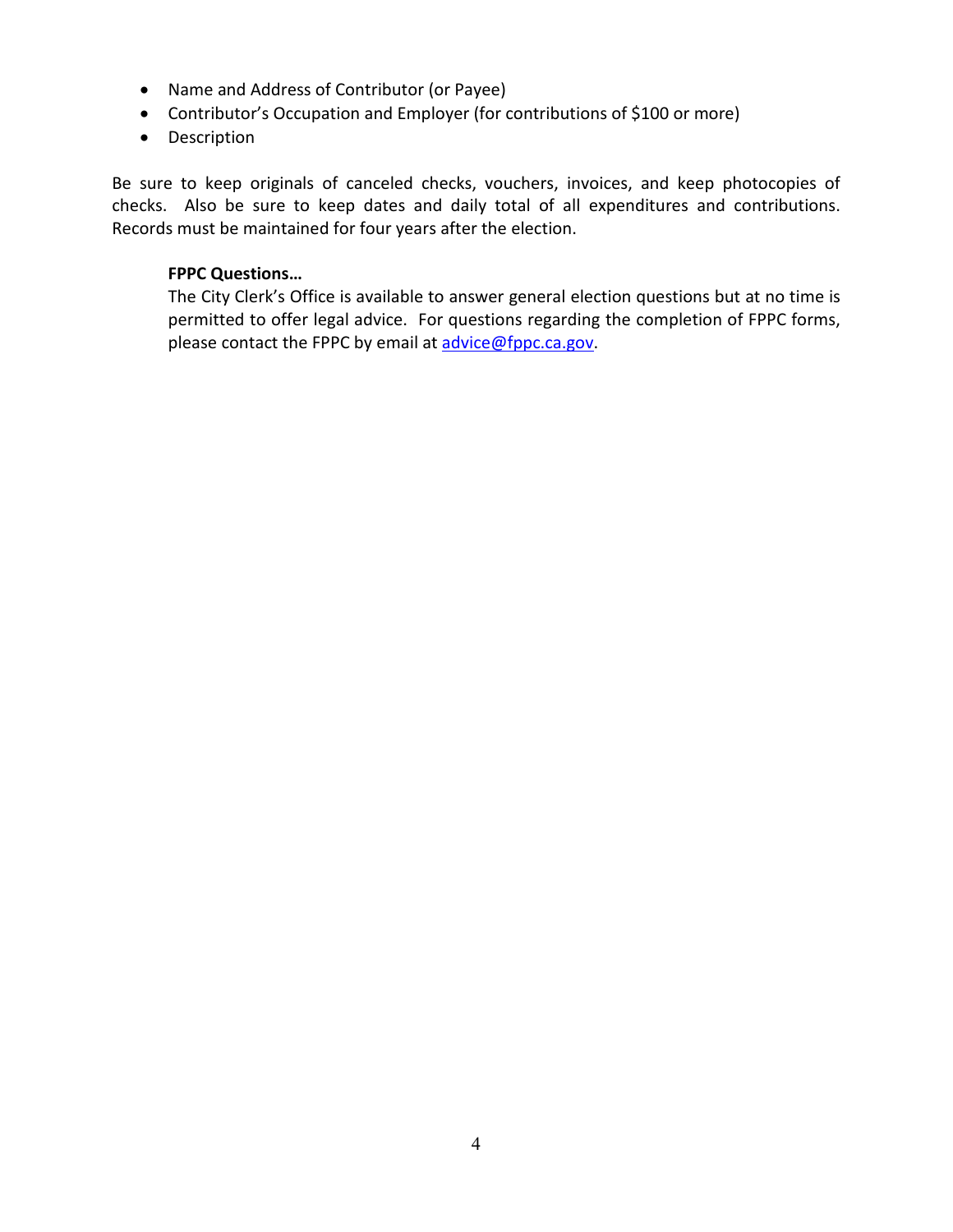# *Candidate Open Nomination Period is February 14 – March 11, 2022*

Every election starts with a "Nomination Period." This is the period of time that begins 113 days before the day of the election and ends 88 days before election day. This is the only period of time during which you can obtain and return "nomination papers," which are the forms you need to submit in order to run for office.

During the open Nomination Period an appointment to pull Nomination Papers is required and may be scheduled by contacting the City Clerk's office at (805) 772-6568 or via email at [cityclerk@morrobayca.gov.](mailto:cityclerk@morrobayca.gov) The deadline for filing Nomination Papers is March 11, 2022, by 5:00 p.m.

#### **Nomination Extension Period**

If an incumbent does not file their Nomination Papers by the deadline date of March 11, 2022, the Nomination Period for that office shall be extended until March 16, 2022, by 5:00 p.m. for candidates other than the incumbent.

## **Official Filing Requirements**

Listed below is a checklist indicating various forms required, or recommended to be filed, for candidacy for the offices of Mayor or Council Member. These forms will be reviewed in detail during your appointment to pull Nomination Papers.

## Forms to be submitted at time of filing:

- 1. Nomination Papers
- 2. Ballot Designation Worksheet
- 3. Candidate's Statement of Qualifications
- 4. [Form 700](http://www.fppc.ca.gov/content/dam/fppc/NS-Documents/TAD/Form%20700/2019-2020/Form%20700%202019.2020%20IA.pdf) Statement of Economic Interest
- 5. [Form 501](http://fppc.ca.gov/content/dam/fppc/NS-Documents/TAD/Campaign%20Forms/501.pdf) Candidate Intention Statement
- 6. [Form](http://fppc.ca.gov/content/dam/fppc/NS-Documents/TAD/Campaign%20Forms/410.pdf) 410 Recipient Committee Organization Statement
- 7. Candidate's Statement and payment for printing costs (optional)
- 8. Code of Fair Campaign Practices (optional)

It is the obligation of each candidate to meet all filing requirements and deadlines. Candidates are encouraged to return the necessary forms prior to the established filing dates. **The Nomination Paper, Ballot Designation Worksheet, Candidate Statement of Qualifications, Candidate's Statement and payment for estimated printing cost (if desired), Code of Fair Campaign Practices and Statement of Economic Interest (Form 700) must be filed at the same time.**

#### Withdrawing a Nomination

A candidate may withdraw his or her Nomination Papers at any time on or before the 88th day (March 11, 2022) prior to the Election Date for said office.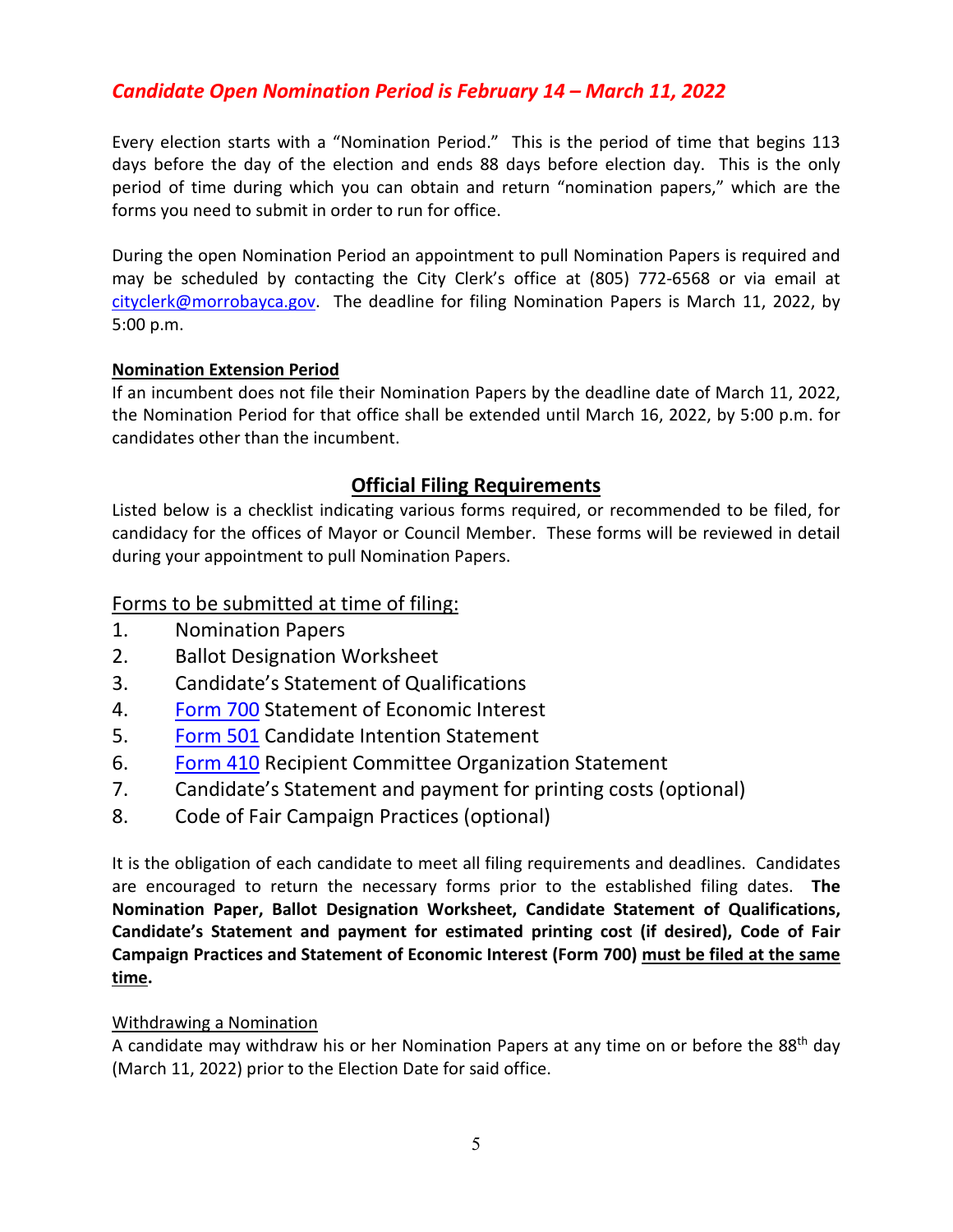#### **Other Important Information**

- Election Calendar
- Political Campaign Sign Requirements
- Literature & Mass Mailing Requirements
- [Application for Voter Registration Information](https://www.slocounty.ca.gov/Departments/Clerk-Recorder/Forms-Documents/Elections-and-Voting/Non-Election-Specific/Forms/Application-For-Confidential-Voter-Registration-In.aspx)

#### **FUNCTIONS OF THE CITY CLERK AND THE SAN LUIS OBISPO COUNTY CLERK-RECORDER**

The City Clerk is the local elections official and responsible for the issuance and acceptance of nomination papers, the publication of necessary legal notices, campaign disclosure filings requirements, and City measures. Once the election season is over, the City Clerk is responsible for issuing the certificate of election and administering the oath of office to the successful candidates.

The City of Morro Bay has contracted with the San Luis Obispo County Clerk-Recorder to conduct the City's Special Municipal Election on Tuesday, June 7, 2022. The Clerk-Recorder arranges for the printing and mailing of all necessary voter information and locates and staffs all the polling places. Additionally, the Clerk-Recorder is responsible for all Election Day activities, including the counting of the votes cast, and post-election activities such as the canvass of the returns and certification of election results.

> County of San Luis Obispo Elaina Cano, County Clerk-Recorder / Registrar of Voters 1055 Monterey Street, Suite D120 San Luis Obispo, CA 93408 Phone (805) 781-5080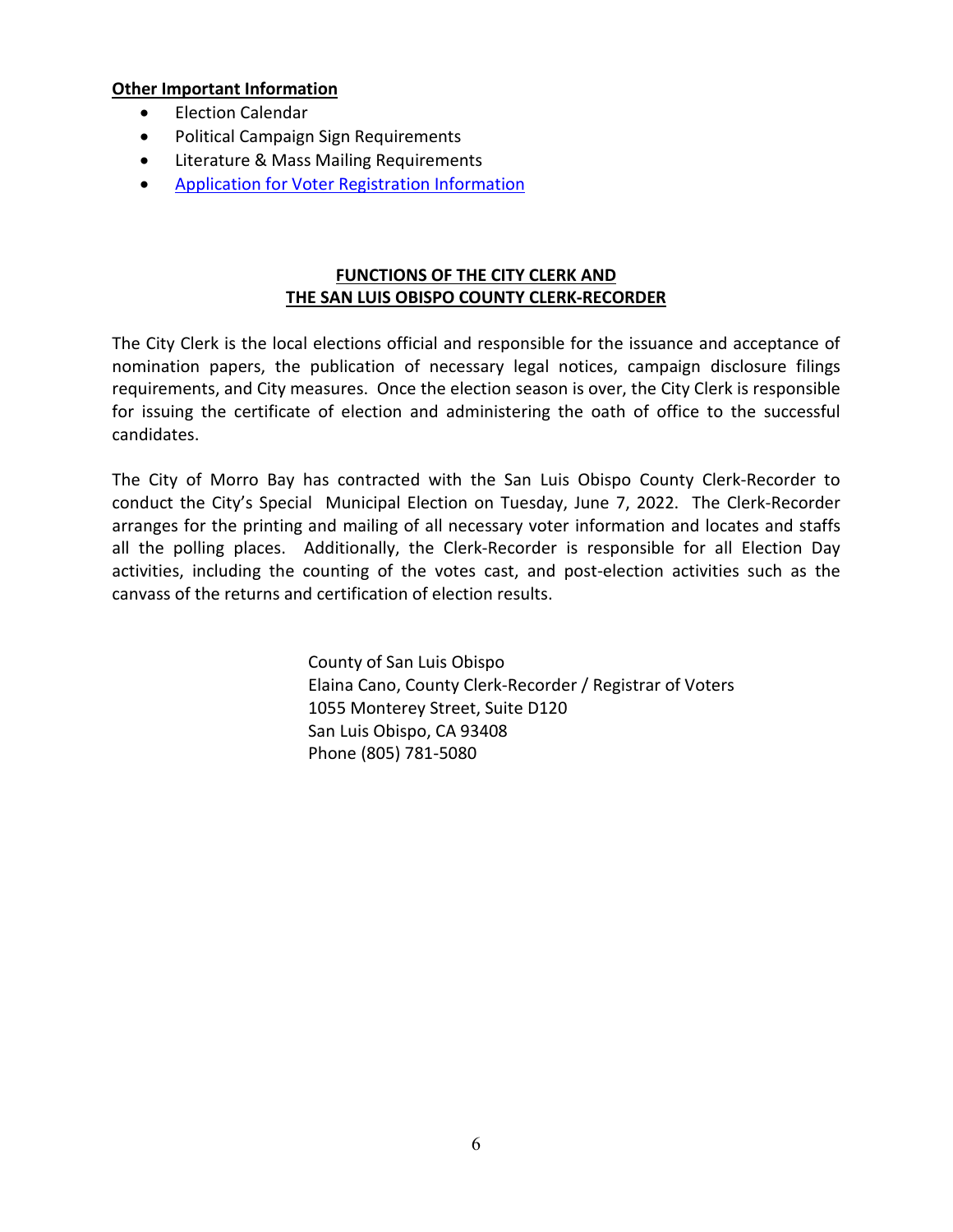## **NOMINATION PAPER PROCEDURES**

#### **Nomination Signatures:**

Each candidate must be proposed by not less than 20 or more than 30 registered voters within the city limits of Morro Bay (*Election Code Section 10220*). You should secure more than the minimum number of signatures required, but no more than the maximum, to guard against falling short if one or more signatures are disqualified. Any person 18 years of age or older may circulate a nomination paper**. Only one person may circulate each nomination paper; the candidate may circulate his/her own nomination paper**.

No voter may sign more than one nomination paper for the same office, and in the event the voter does so, the voter's signature shall count on the first nomination paper filed which contains the voter's signature.

On the Affidavit of Nominee, each candidate will indicate how his/her name should appear on the ballot. This notation should be recognizable as the name under which the candidate is registered, though the two need not be identical. (Example; A candidate registered as "Jonathan William Smith" may use such variations as "John W. Smith", "John Smith", or "J. William (Bud) Smith".) No title or degree may appear on the same line on a ballot as the candidate's name [\(Election Code Section 13106\)](https://leginfo.legislature.ca.gov/faces/codes_displaySection.xhtml?sectionNum=13106.&lawCode=ELEC). The candidate cannot change his/her ballot designation after the final date for filing nomination papers unless required by the City's Election Official. (See attached "Ballot Designation Requirements.")

#### **Ballot Designation and Ballot Designation Worksheet:**

The ballot designation is the word or group of words that will appear on the ballot under the candidate's name, designating the principal profession, vocation, or occupation of the candidate. Acceptable ballot designations are governed by [Elections Code Section 13107](http://leginfo.legislature.ca.gov/faces/codes_displaySection.xhtml?sectionNum=13107.&lawCode=ELEC) and [Secretary of State Regulations.](https://www.sos.ca.gov/administration/regulations/current-regulations1/) All candidates (except candidates for Justice of the State Supreme Court or Court of Appeal) may choose a ballot designation to appear immediately under their name on the ballot.

[Elections Code Section 13107.3](http://leginfo.legislature.ca.gov/faces/codes_displaySection.xhtml?sectionNum=13107.3.&lawCode=ELEC) requires a ballot designation worksheet be completed and filed with the Election's Official *at the same time* that the candidate files his/her Declaration of Candidacy. The statute mandates that no designation will appear under the candidate's name on the ballot if the candidate fails to file the required ballot designation worksheet.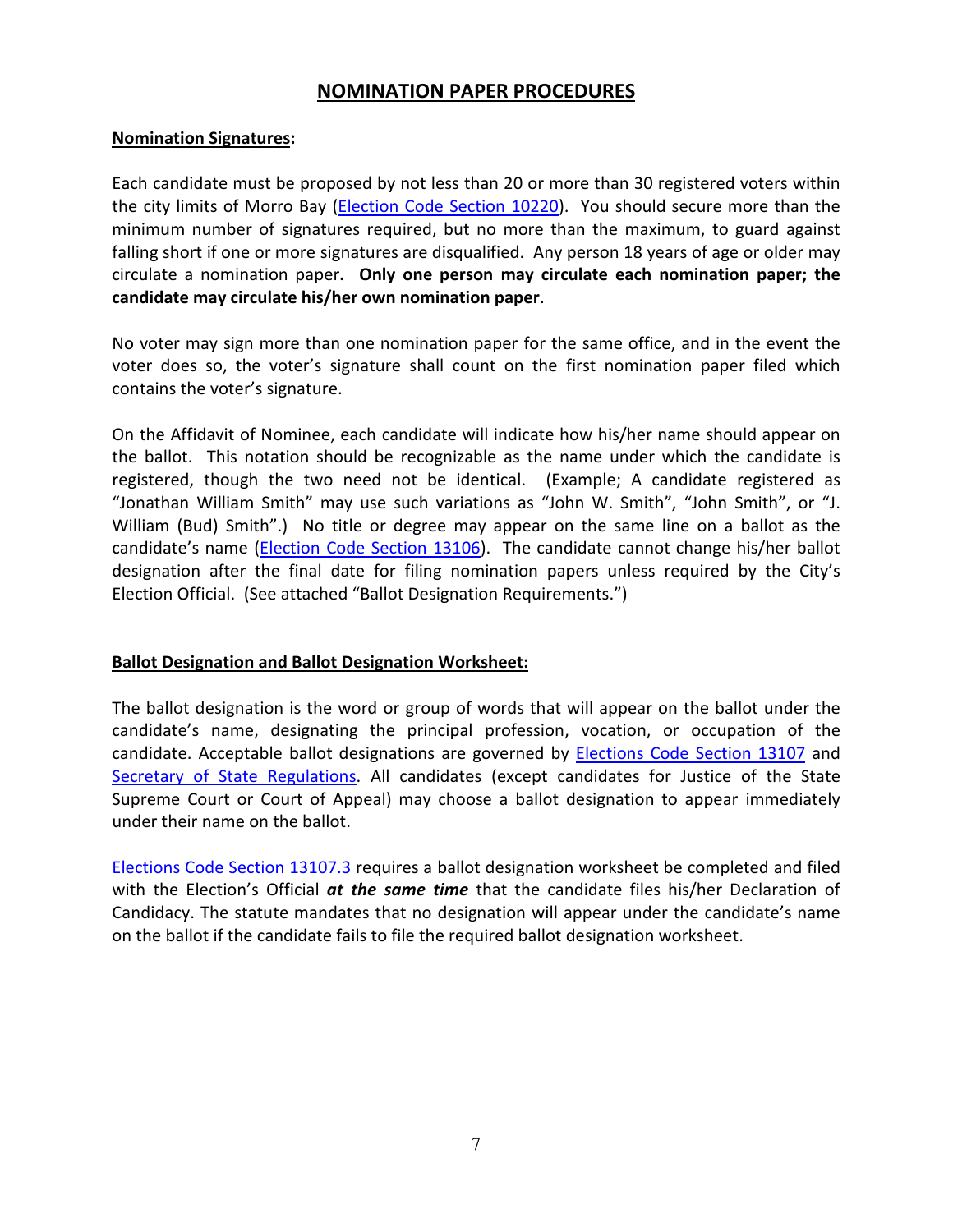## **CANDIDATE'S STATEMENT OF QUALIFICATIONS**

Each candidate for elective office may prepare a statement of qualifications to be included in the Sample Ballot Booklet and sent to every registered voter in the jurisdiction of the office. The statement is optional and not a requirement of filing for office. In accordance with [Resolution](https://www.morro-bay.ca.us/DocumentCenter/View/16285/Resolution-02-22-Adopting-Regulations-for-Candidates-for-Elective-Office)  [No. 02-22](https://www.morro-bay.ca.us/DocumentCenter/View/16285/Resolution-02-22-Adopting-Regulations-for-Candidates-for-Elective-Office) each candidate is required to pay for the cost of translating and printing his/her candidate statement. The estimated Candidate Statement cost is \$165 for English only and \$425 for English and Spanish. Actual printing costs are not known until after the election; a refund or balance-due invoice will be sent to candidates as soon as those costs are known.

The statement **MAY** include:

- Name, Age, Occupation of the Candidate
- A brief description (no more than 200 words) of the candidate's education and qualifications expressed by the candidate in his/her own words (first person singular).

The statement **MAY NOT** include:

- The party affiliation of the candidate.
- Membership or activity in any partisan political organizations.
- References to other candidates for that office or to another candidate's qualifications, character, or activities. The elections official shall not cause to be printed, posted on an internet website or circulated any statement that the elections official determines is not so limited or that includes any reference prohibited by this section. ( $EC \$ §13308)

The statement must be **typed** and follow the format on the form. Boldface type, bullets, boxes, arrowheads, diamonds, asterisks, all capital letters, or underlining (including websites) are not allowed.

Candidates must file a signed certified copy of the statement as well as submit the statement electronically. The statement should be set out in block style paragraphs in type of uniform size (Arial Narrow, 10-point font) and darkness and with uniform spacing. Obvious spelling errors will be corrected; however, the candidate should proof the statement very carefully for spelling, punctuation and grammar, as it will be printed as submitted.

The statement may be **WITHDRAWN**, by the candidate in writing, **BUT NOT CHANGED**, during the nomination period or the extension of the nomination period for non-incumbents only and until 5:00 p.m., on the next working day after the close of the nomination period or the next working day after the close of the extension of the nomination period for non-incumbents only.

Each candidate who files a statement of qualification will be required to pay deposit at the time the statement is filed to cover the cost of the printing and handling. The estimated deposit amount is an approximation of the actual cost and may be more or less than the estimate, depending on the actual number of candidates filing statements. **Accordingly, the elections official is not bound by the estimate and will bill the candidate for additional actual expense or refund any excess amount paid depending on the final actual cost.**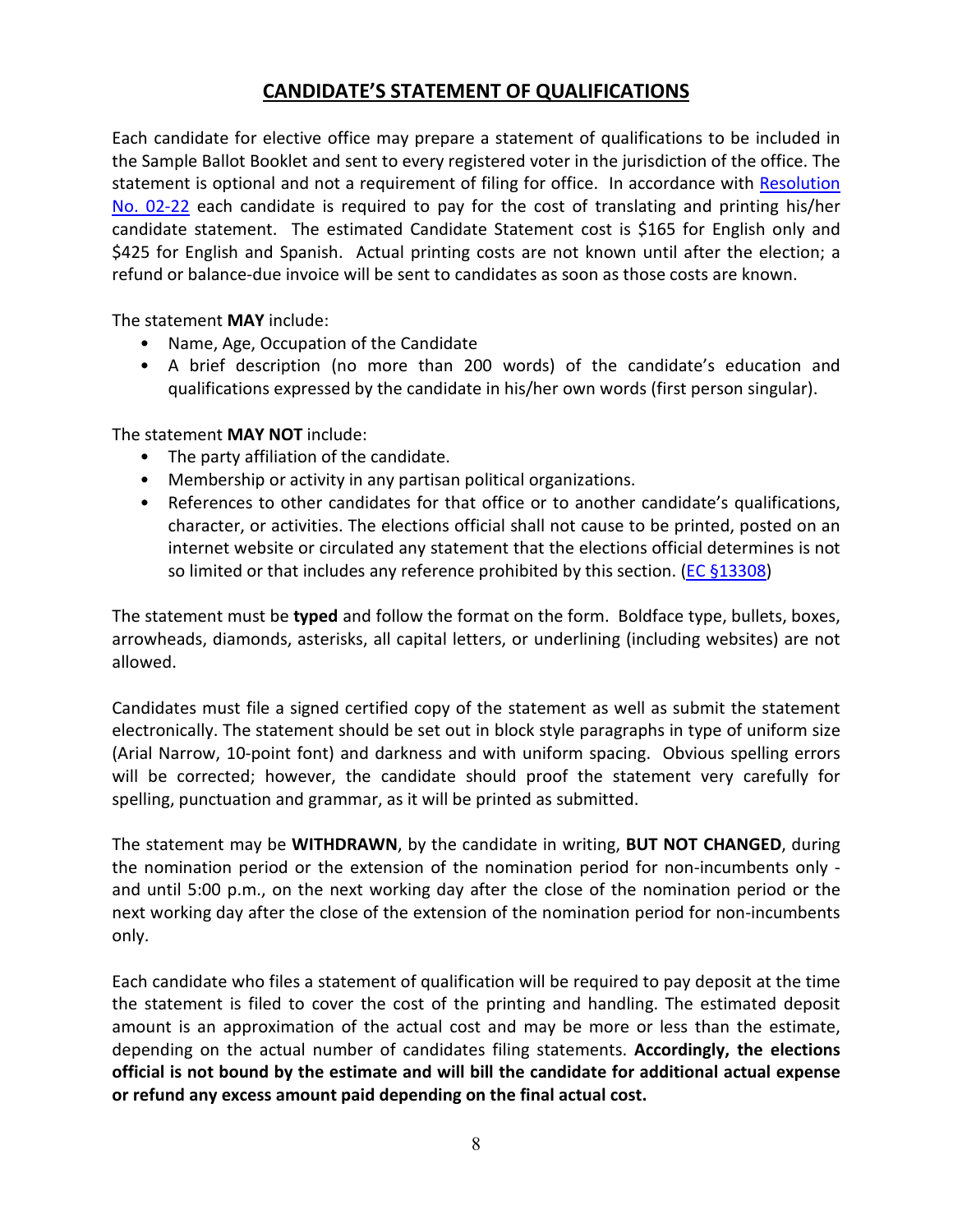## **STATEMENT OF ECONOMIC INTEREST**

Members of the Morro Bay City Council are required to file Statements of Economic Interest [\(Form 700\)](https://www.fppc.ca.gov/content/dam/fppc/NS-Documents/TAD/Form%20700/2021-22/Form_700_2021.pdf) annually according to [Government Code Section 87200](https://leginfo.legislature.ca.gov/faces/codes_displaySection.xhtml?sectionNum=87200.&lawCode=GOV) of the Political Reform Act. Required disclosures include information regarding investments, income, loans, real estate and other economic information. These disclosures are available to the general public so that potential conflicts of interest can be avoided. In addition, if it is reasonably foreseeable that a decision of the City Council will have a material financial effect on certain financial interests held by you, or your immediate family, disqualification from making or participating in the decision may take place.

No later than the last day to file nomination papers, the candidate must file a Statement disclosing the nature of his or her investments, his or her interests in real property, and any income received during the immediately preceding 12 months. (Statement of Economic Interest, Form 700; Government Code Section [87201,](https://leginfo.legislature.ca.gov/faces/codes_displaySection.xhtml?sectionNum=87201.&lawCode=GOV) [87206.](https://leginfo.legislature.ca.gov/faces/codes_displaySection.xhtml?sectionNum=87206.&lawCode=GOV)) Incumbents who have filed such a statement with the City in the last 60 days prior to filing nomination papers need not file again.

If you have any questions regarding any of these forms, please contact the FPPC by email at [advice@fppc.ca.gov.](mailto:advice@fppc.ca.gov)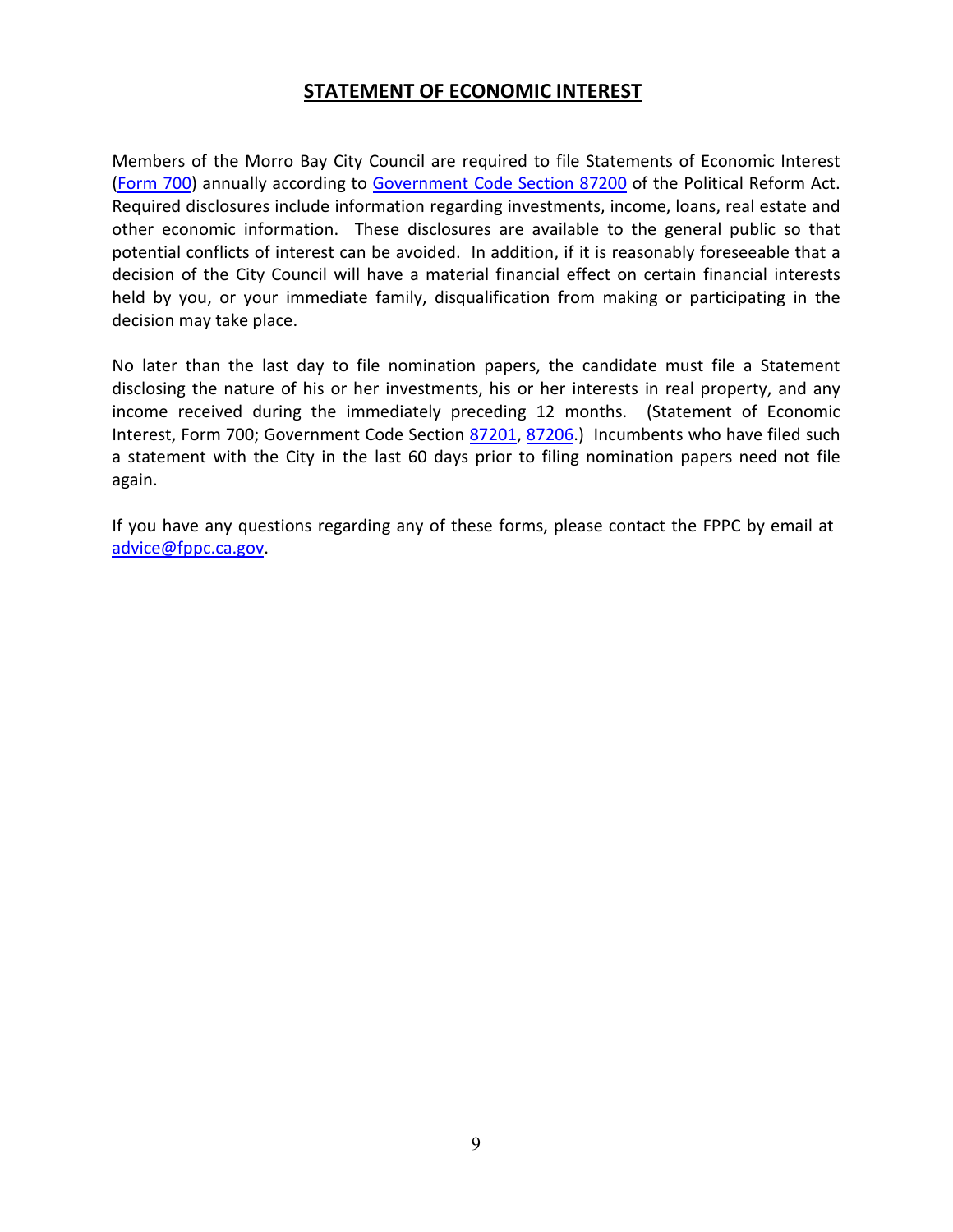## **POLITICAL CAMPAIGN SIGNS**

The requirements for Political Campaign Signs, as stated in [Morro Bay Municipal Code](https://library.municode.com/ca/morro_bay/codes/code_of_ordinances?nodeId=TIT17ZO_CH17.68SI_17.68.040ADPR) are as follows:

#### **5.40.090 - [Posting on public property.](https://library.municode.com/ca/morro_bay/codes/code_of_ordinances?nodeId=TIT5BUTACERE_CH5.40SOBUDIADMA_5.40.090POPUPR)**

No person, except a public officer or employee in performance of a public duty, shall place or fasten any handbill, sign, poster or notice of any kind on any lamp post, pole, hydrant, bridge, wall, tree or other object in any public place, except as may be required or allowed by law.

#### **17.68.040 - [Advertising on city property.](https://library.municode.com/ca/morro_bay/codes/code_of_ordinances?nodeId=TIT17ZO_CH17.68SI_17.68.040ADPR)**

No person, except a public officer in performance of a public duty, shall paste, post, print, nail, tack, suspend or otherwise affix or place any card, banner, handbill, sign, poster, flag, advertisement or notice of any kind over any sidewalk, alley, street, land, park or other public place or property of the city, except as may be required by other city, county, state or national regulations, or without first obtaining the approval of the planning director. Application for such approval shall be made in writing stating the manner of intended use the method of erection and the purpose of intended use and the length of time requested. The director may require an exception permit or such other required permit prior to approving such uses.

You are reminded, signs are not allowed in public right-of-way or on public property; violation of the Code constitutes a misdemeanor [\(MBMC Section 17.68.160.](https://library.municode.com/ca/morro_bay/codes/code_of_ordinances?nodeId=TIT17ZO_CH17.68SI_17.68.160PEVI)) You should also obtain permission before placing a sign on private property; making sure the sign is behind the private property line.

The City often receives complaints that campaign signs have been defaced and/or removed from private property. Campaign signs represent the personal property of the candidate and/or election committee. When posted on private property (as required), the signs further constitute the personal property of the owner/tenant consenting to such posting. The damage, defacing, or destruction of personal property not one's own, constitutes vandalism [\(California](https://leginfo.legislature.ca.gov/faces/codes_displaySection.xhtml?sectionNum=594.&lawCode=PEN) [Penal Code Section 594\)](https://leginfo.legislature.ca.gov/faces/codes_displaySection.xhtml?sectionNum=594.&lawCode=PEN); and stolen personal property represents theft or larceny [\(California](https://leginfo.legislature.ca.gov/faces/codes_displaySection.xhtml?sectionNum=484.&lawCode=PEN)  [Penal Code Section 484\)](https://leginfo.legislature.ca.gov/faces/codes_displaySection.xhtml?sectionNum=484.&lawCode=PEN). Depending upon the cost, imprisonment and/or fines are associated penalties for vandalism and theft (e.g., one-year jail; \$1,000 fine.)

Please inform your committee members and supporters of the consequences of these actions and your personal non-support of such practices. Your leadership in this regard will enhance the opportunity for the Morro Bay voters to more fully express their choices.

Questions on requirements or permits for signs outside the City limits or on State Highways should be referred to the [State Department of Transportation, Outdoor Advertising Branch.](https://dot.ca.gov/programs/traffic-operations/oda)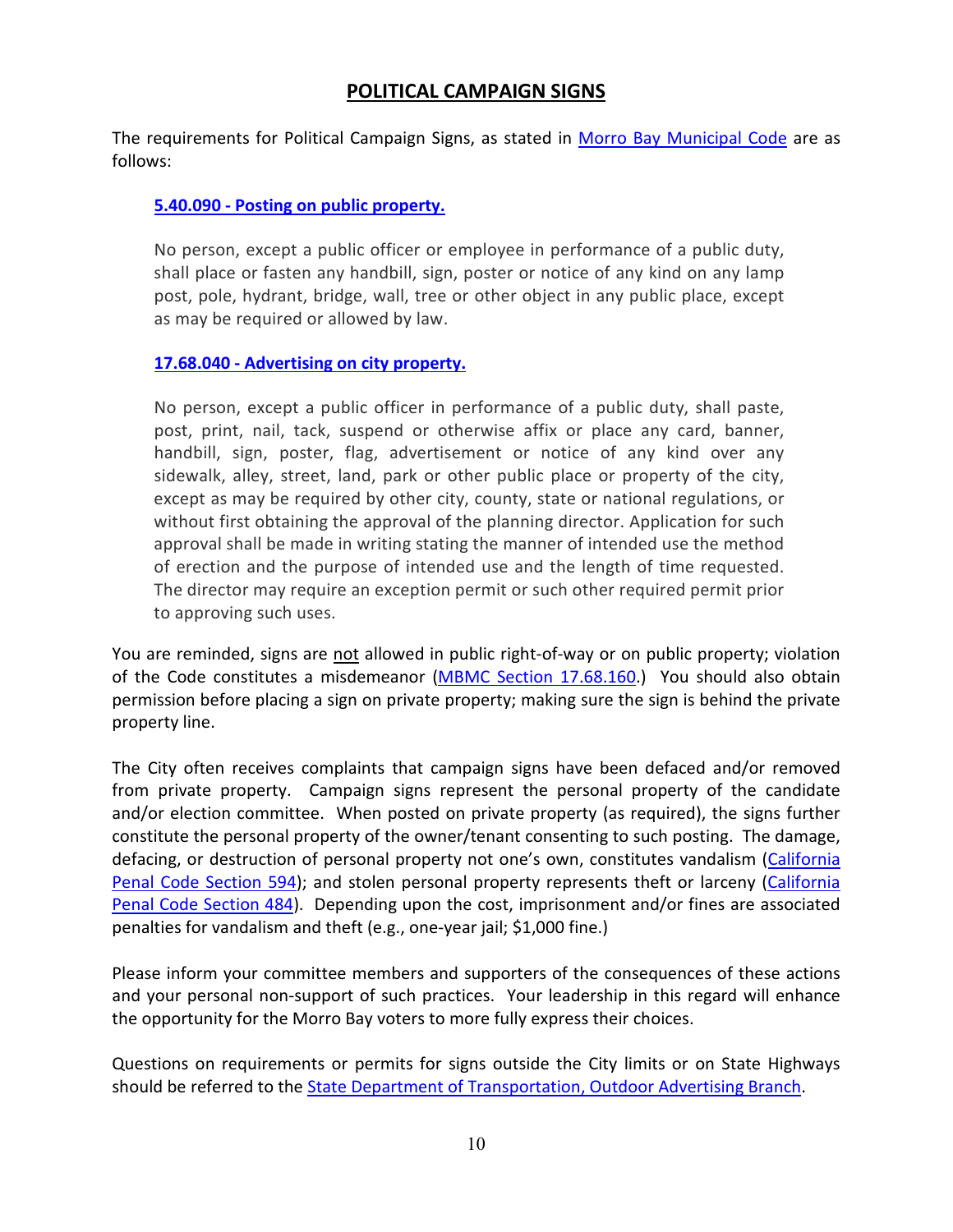## **CITY OF MORRO BAY SPECIAL MUNICIPAL ELECTION CALENDAR Tuesday, June 7, 2022**

| Date                          | <b>Objective</b>                                                                                                                                              | <b>Code Sections</b> |
|-------------------------------|---------------------------------------------------------------------------------------------------------------------------------------------------------------|----------------------|
| January 11                    | <b>Resolution calling election and requesting</b><br>consolidation with County on Council agenda                                                              | <b>EC 10403</b>      |
| January 18                    | <b>Prepare Notice of Election for publication in</b>                                                                                                          |                      |
|                               | January 27 edition of the New Times                                                                                                                           | <b>EC 12101</b>      |
| January 31                    | Last day to file Semi-Annual Campaign Statement                                                                                                               |                      |
|                               | Form 470 (2021 Calendar Year) or<br>Form 460 (covering July $1 -$ December 31)                                                                                | GC 84200<br>GC 84218 |
| February 14-<br>March 11      | Nomination papers to be obtained and filed<br>with City Clerk                                                                                                 | <b>EC 10220</b>      |
|                               | Candidate Statements, if desired, must be<br>filed at same time as nomination papers;                                                                         |                      |
|                               | must remain confidential until expiration of<br>filing period                                                                                                 | <b>EC 13307</b>      |
|                               | <b>Disclosure of Economic Interests must be</b>                                                                                                               |                      |
|                               | filed at the same time as nomination papers                                                                                                                   | GC 87200             |
|                               | <b>Code of Fair Campaign Practices must be</b><br>issued to each candidate, to be completed                                                                   |                      |
|                               | and filed at candidate's option                                                                                                                               | <b>EC 20440</b>      |
| <b>March 12 -</b><br>March 16 | <b>Extended nomination period for Non-Incumbents</b><br>only; if an incumbent failed to file nomination<br>papers by the 88th day, any other qualified person |                      |
|                               | may obtain and file nomination papers                                                                                                                         | <b>EC 10225</b>      |
| March 12                      | Last day Candidate Statement may be withdrawn,<br>but not changed, during the period for filing<br>nomination papers for candidates filing by the             |                      |
|                               | March 11 deadline                                                                                                                                             | <b>EC 13307</b>      |